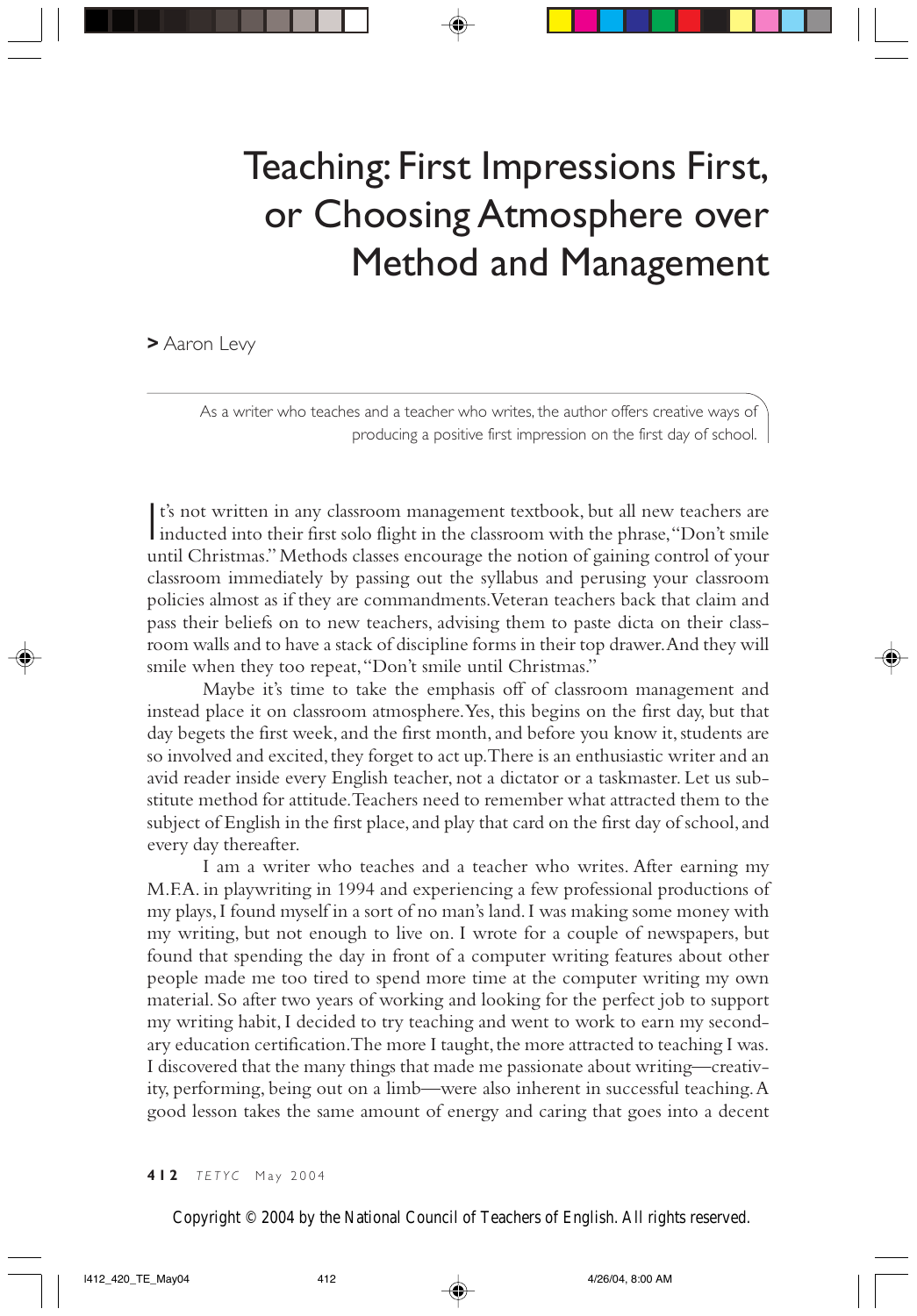draft of a short story. As I started to feel more comfortable in the classroom, the writer and the teacher in me began working together.

This year, on the first day of classes, I delivered a monologue of my own creation.

This year, on the first day of classes, I delivered a monologue of my own cre-

ation. I wrote it years ago and have since tampered with it to suit my purposes. So this year I conducted a little experiment—a piece of informal research.

I just finished teaching three WAC (Writing Across the Curriculum) 101 classes at Arizona State University. These are first-year composition classes that are available for students who test lower on their SATs and ACTs. The class is part of the "stretch" program because it takes the curriculum for English 101 and stretches it out over two semesters. The idea is to provide students with more time and more consistent guidance through having the same instructor and being with the same classmates for a solid year.

I gave an evaluation on the last day of class, asking students to compose letters letting me know what worked for them, what didn't, and what they would always remember. Out of the thirty-eight students who were present for the first day of class in August of 2001 and who were also around for the final class in May of 2002, ten students mentioned that they would always remember the first day of class. That's over a quarter of my students.

I came in on that first day and said nothing. It was a waiting game in the beginning as the students trickled past me, some on time, some too early, some lost, some in the wrong class. The trick was to hold my face—keep a straight look, a teacher look, a get-ready-for-the-syllabus-look. Finally I stood in front of the class, saying nothing, and waited. There's something about the first day of school, that guarantees that when a teacher stands before the class, the class will ultimately get themselves quiet without a prompt. Later, when I began teaching about writing, I mentioned this moment as we discussed *audience*.

Too much time went by and I knew my students were slightly uncomfortable. My waiting caused some slow, somewhat irritated glances around the room. The students felt as if they were being surveyed. Finally, I said:

*I gotta, gotta tell you about my shoes.* (pause as class looks at shoes) *Not these shoes* (refers to shoes he's wearing)*. Please don't look at these shoes. Please?*

At this point, I left the room. At my last job, in a high school, I had had an office attached to my classroom. I would say my last "please," stand there for a moment with a slightly irritated face (I had to practice this to keep from cracking up), and then exit into my office—slamming the door. It works best when I slam the door. In the college class, I had no office to dive into and no door to slam, but from the hall I retrieved an old pair of Nike basketball shoes, and placed them on a desk in front of the class, and said:

*These shoes* (smiles at shoes, and then becomes intense again as he/she continues)*. I gotta tell you about my shoes 'cause, 'cause, if I don't tell you, somebody else is gonna get*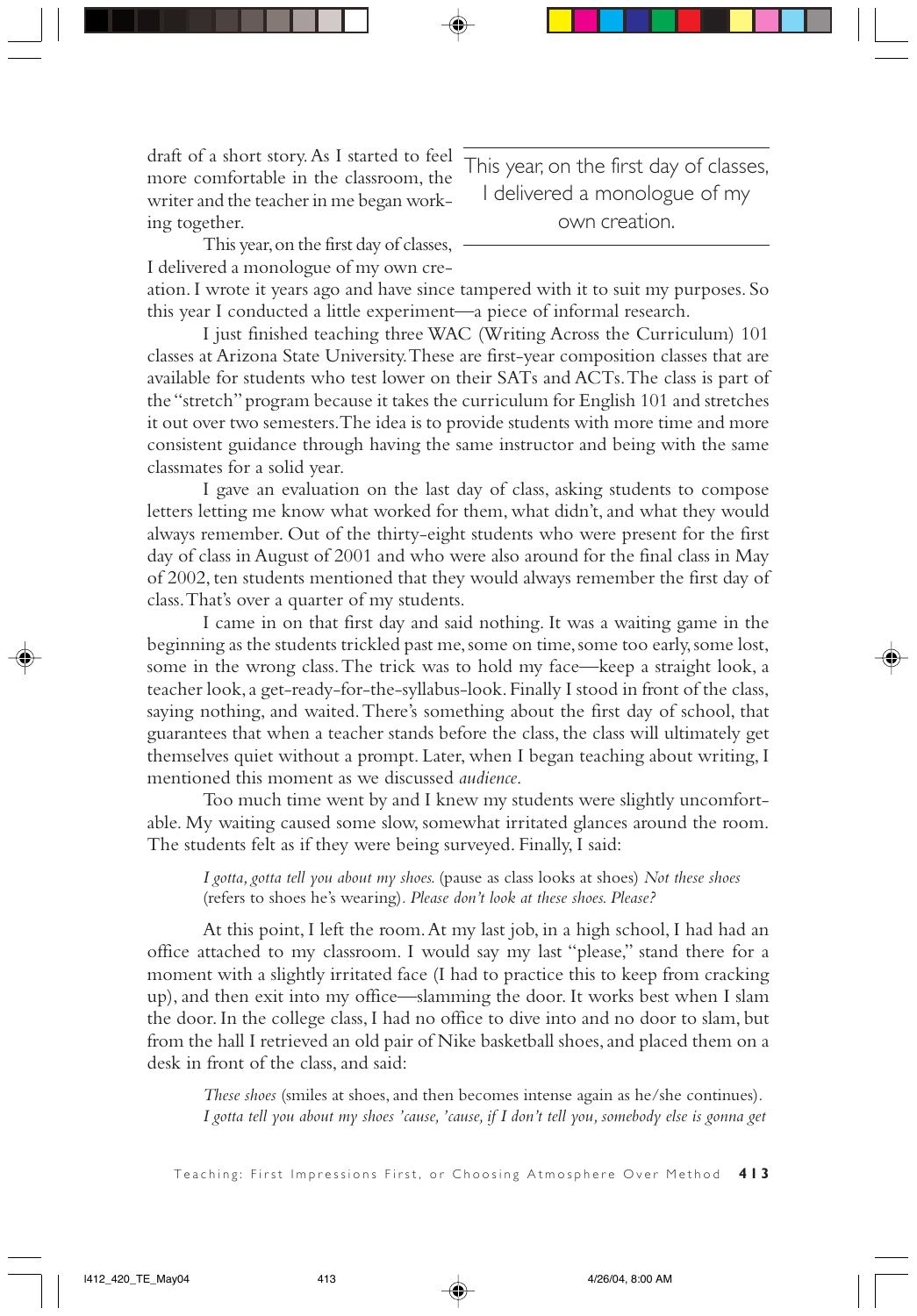*shoes just like these shoes and tell you about their shoes and then you won't get my whole thing, and, and you'll judge me. You will. You are. And, and you will. What I've got here, has become a whole 'nother part of my body, like I grew the actual shoe out of my foot like foot hairs, that's how light this shoe is—like foot hair—foot hair light. Don't judge me, man. Please. I'm askin' you nicely.* (pause, lets that hang in the air a bit)*What I got here, what I got here on this table, but what I really can't wait to put on my feet, is Nikey Lightweight High Performance Flights, the lightest shoe Nikey makes to this date. To—this—date.*

On the second day we met, I handed the students a copy of the monologue so they could read the whole thing and we could talk about the inherent lessons in it.

Whether I'm teaching an English composition class, a theater class, or a creative writing class, the lessons available in the context of my monologue are

The lessons available in the context of my monologue are many.

many. I begin by saying that I originally wrote this piece for a character trying to explain why he had sold bad drugs to a friend. He had a shoe fetish—he really liked a pair of shoes and the money he got to complete the deal would buy him the shoes. Subconsciously, perhaps, I'm establishing

credibility. If the students put two and two together, they might realize that this guy really does write. But when I talk to them about this monologue, I can talk as a teacher introducing ideas that go into the process of writing and/or entertaining.

As my students stare at the pair of shoes on the table, I've introduced two crucial elements to writing successfully—audience and surprise. All writers must consider their audiences, and all teachers who teach writing, whether they write or not, must introduce this notion. As a teacher on the first day of school, I know a couple of things about my audience. I know they are trying to size me up and see what kind of semester or year they are going to have. In high school, and to some extent college, students also want to know how I'm running the classroom ship. Students expect a syllabus and some rules. Students expect me to tell them my expectations.

I give my students none of the above. Instead I'm talking about shoes. But they give me something: their attention—unsolicited. In her article "Notes from a Marine Biologist's Daughter: On the Art and Science of Attention," poet and educational researcher Anne McCrary Sullivan asks, "What exactly are teachers asking for when they say, 'Pay attention'? What are the relationships between attention and intrinsic motivation? Is it possible to teach habits of attending? How can we enroll peripheral attention to the advantage of education?" (211). Sullivan asks some interesting questions that apply in whatever subject you teach. Can we get students to pay attention without calling actual attention to that wish? Colleges of education spend considerable time teaching future teachers how to manage a class, how to form a discipline system that's fair, firm, and consistent, and how to arrange the desks or tables in the optimal position for learning. Perhaps if we taught our student teachers about audience and surprise, they would be able to devise lesson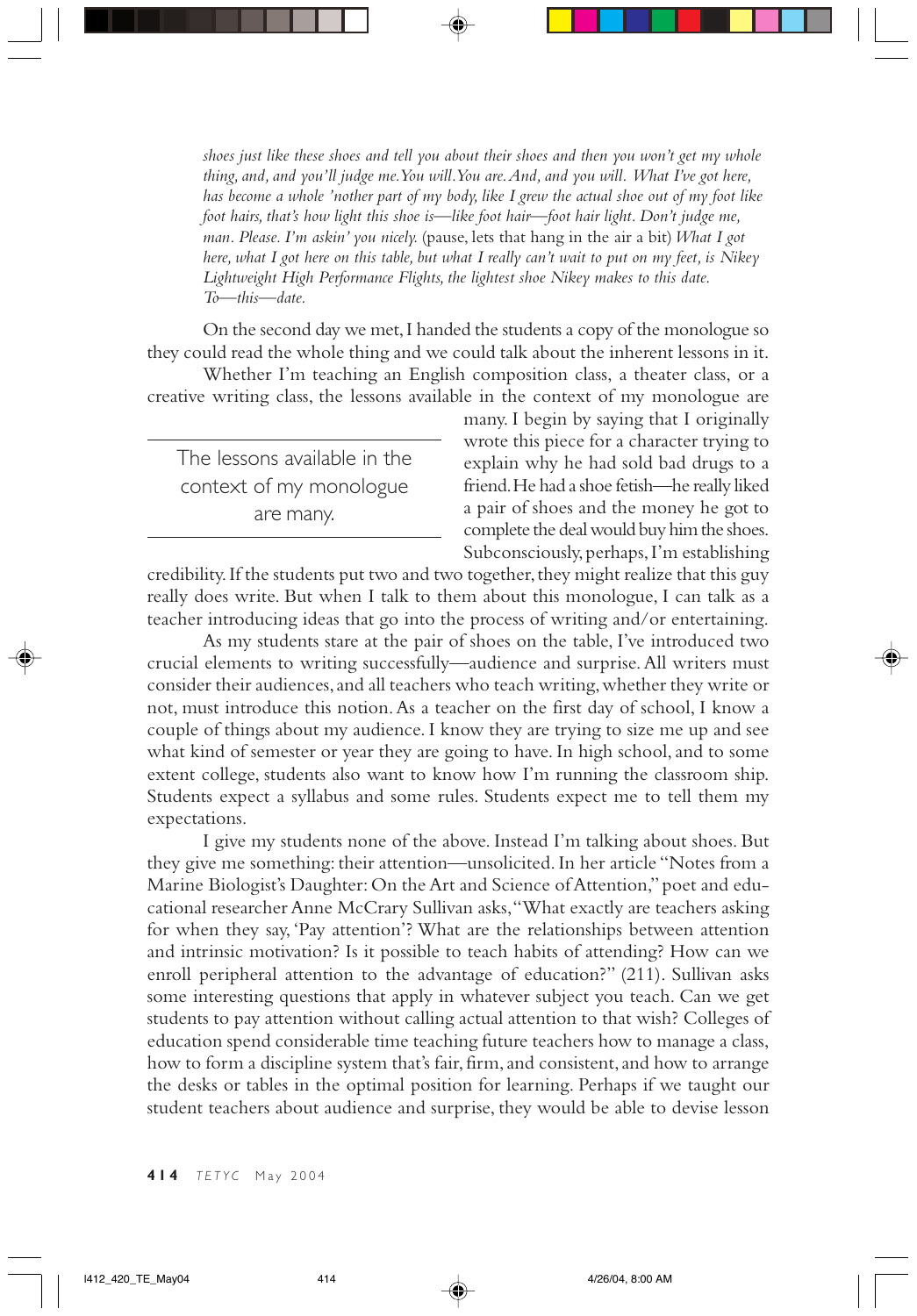plans that allow students to learn without realizing they are learning. Sullivan describes her history of paying attention through the analysis of her own poetry. The poetry gives different snapshots of her life growing up as a marine biologist's daughter. She suggests that when she was learning many of the lessons that exist in her poetry she wasn't even aware she was being taught. "My mother made order of the raggedness of the living world, and I was paying attention. But I didn't know at the time that I was, and I'm quite sure that she didn't think I was." As teachers, we need to realize or have an inkling as to when students are paying attention, whether it be partly, as Sullivan did with her mother, or directly. Overt attention may not be such a bad thing all the time because it's the student's choice. Who is to say that if you ask your class for their attention and they grant it to you, what you do and say they will always remember? A little overt attention can create beautiful poetry. When teachers ask, or, as is more often the case, demand attention, they had better have something to present that's worthy of the request.

Sullivan goes on to talk about a high level of consciousness that aesthetic vision can inspire. The notion of alertness, or what Maxine Greene terms wide-

awakeness, should motivate educators and researchers to learn from artists. This potential "wide-awakeness" is a good reason that education should be recruiting artists to teach. Sure, not all artists will be good teachers, but then not all teachers are good teachers. A willing artist, how-

Sure, not all artists will be good teachers, but then not all teachers are good teachers.

ever, can be invaluable. My hope on the first day of school is not necessarily to say look at me, I'm a writer, but to tempt students to pay attention:

The, the material is made out of this material, that's that, that's really (can't locate the word) *light. The shoes themselves are self-contained geniuses. They've got pumps, man, and they're socked away, hidden within this material so they don't stick out, but they do pump, they gotta pump, and they pump at the heel and at the ball of your freakin' foot. I'm sayin' at the ball as well. I'm talking about vertical leaps. Everything is about being vertical. Scottie Pippen, Pippen wears 'em and Jason Kidd wears 'em, and Michael Jordan don't need to wear 'em, but he would if Scottie Pippen, if Pippen wasn't already wearin' 'em. And it's not just about the game. I used to have a game. I used to, but I've got a, a disease, rare bone disease, in my a, a fibula, and, and my meta-fibulas, but that's a whole 'nother don't judge me 'cause a that . . .*

Some students stared in disbelief. Some started taking notes. Some laughed. Most eventually laughed. I tried my best to stay in character. If I started to lose it, I did it in character. Staying in character on the first day of school, in retrospect, is something I can introduce to my theater classes. In a writing class, I can talk about creating character. We can also introduce description through character, obsession, vulnerability, etc. So I've brought up audience and the element of surprise with my students as we review the monologue, but what this monologue is really about would be first impressions.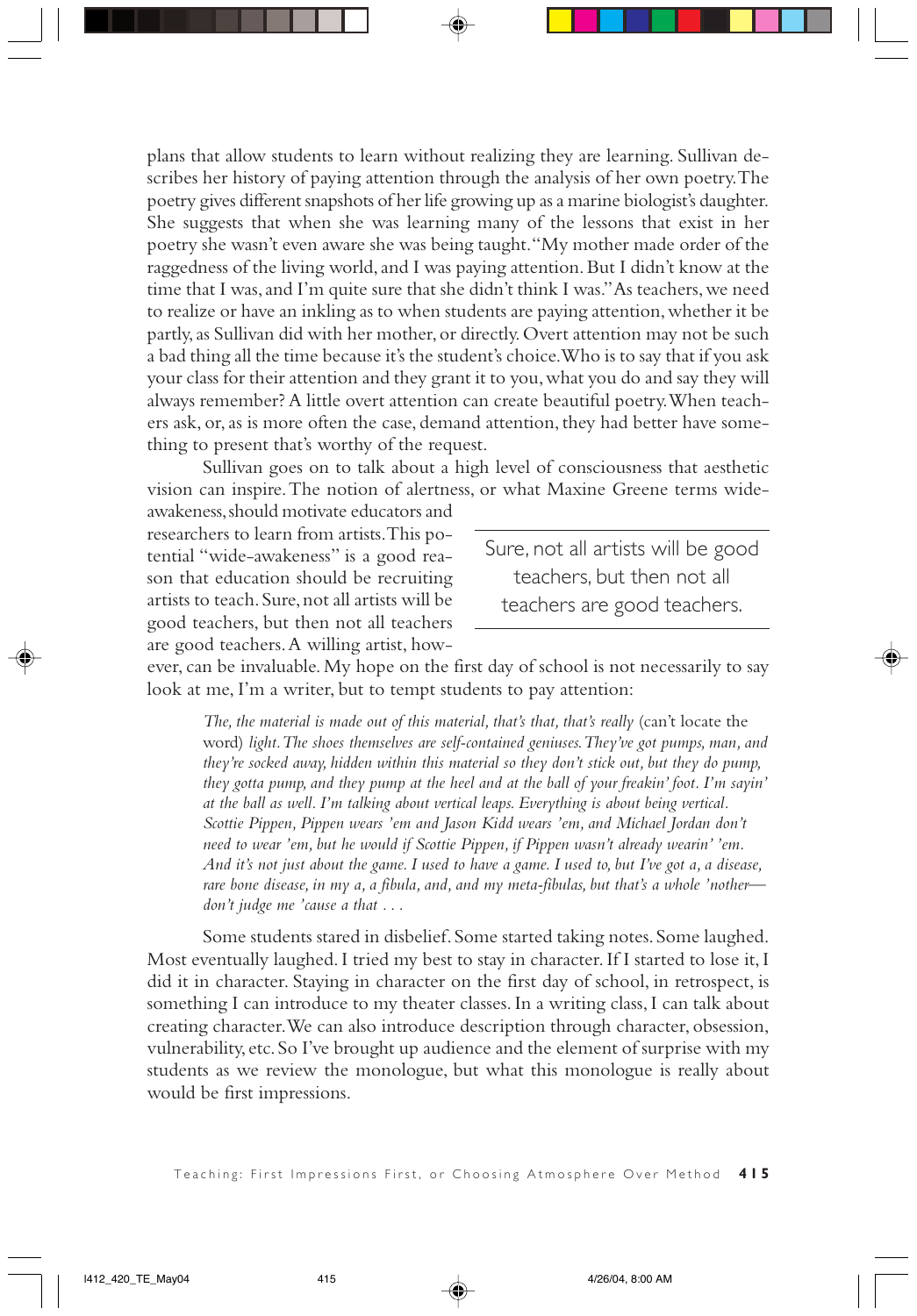The character, me, keeps telling his audience not to judge him. Afterwards, I ask the students if they were judging me. Most are honest and say yes. On another level, I have opened up our lines of communication.

By asking them questions about their experience on the first day of school, I also introduce to them that good writing, just like good theater, is all about first impressions. Teaching is all about first impressions as well. Veteran teachers often tell first-year teachers to act like a jerk or a tough guy (or girl) for the first two weeks of school. This is supposed to be a classroom management technique. It's also a first impression. The message the students are supposed to get is, "Don't mess with me."

I can't do it. It's not in my nature to be a jerk to people I've just met. And it doesn't make sense to me either. Instead of being a jerk, how about being interesting for the first two weeks? I subscribe to the philosophy of one of my education instructors, Dr. McClain, who says, "If you teach an interesting subject in an interesting manner, you will always find success in the classroom."

Ironically, the effectiveness of my first day monologue finds success partly because it is such a contrast to what other teachers are doing: giving out their syllabi, explaining the rules, being jerks and tough guys. That's the first impression they make on their students. Now would you rather pay attention to that, or to some bald guy in a tie talking about his shoes?

Also, in talking about audience, I know that the students are trying to figure me out. They admit that. They have every right to try and determine what the climate of the class is going to be. So far, because I'm discussing my shoes and how wonderful they are, students aren't able to put a finger on anything. But, again, they are paying attention:

*Can I be truthful? I'm going to be honest, I'm going to tell you how I really feel. Please, promise me you'll keep it in this room. Can you do that? If I'm honest here, if we share a truthful moment, can you make a promise to keep it in this room? I would like to tell you the real deal about me, if, if that's allowed. Can that happen? I wonder this. Out loud.* (goes to shoes)*These shoes . . . suck. Actually, I stole them—found them—got 'em as a gift. I spit in these shoes. When I need to spit, I find these shoes and spit in them.* (spits in shoes)*They don't fit me. They hold me down, take about two inches off my vertical. So, so what I'd like to do is to start off our time together by giving. I'd like to give. That will be your first impression of me. You'll say he is a giver, a giving man. Okay, the first person to guess my age gets these shoes.* (no takers) *Okay, the first person to guess my mother's maiden name gets these shoes, and, and, if you spell it right, I'll throw in this highlighter pink. No takers?*

Surprise! Right? Well, I've changed the subject and told the students that everything I've been saying so far is nonsense. It's not a Mustang-wrapped-in-abow-in-the-driveway surprise, but it does keep the audience on their toes. They still can't figure me out, they still continue to judge me even though I've asked them not to, and they have now seen their brand-new teacher spit in some shoes.

I ask students if they thought the charade was over and I was going to become a real teacher when I asked, "Can I be truthful?" The majority seemed to think so. And then I do it again: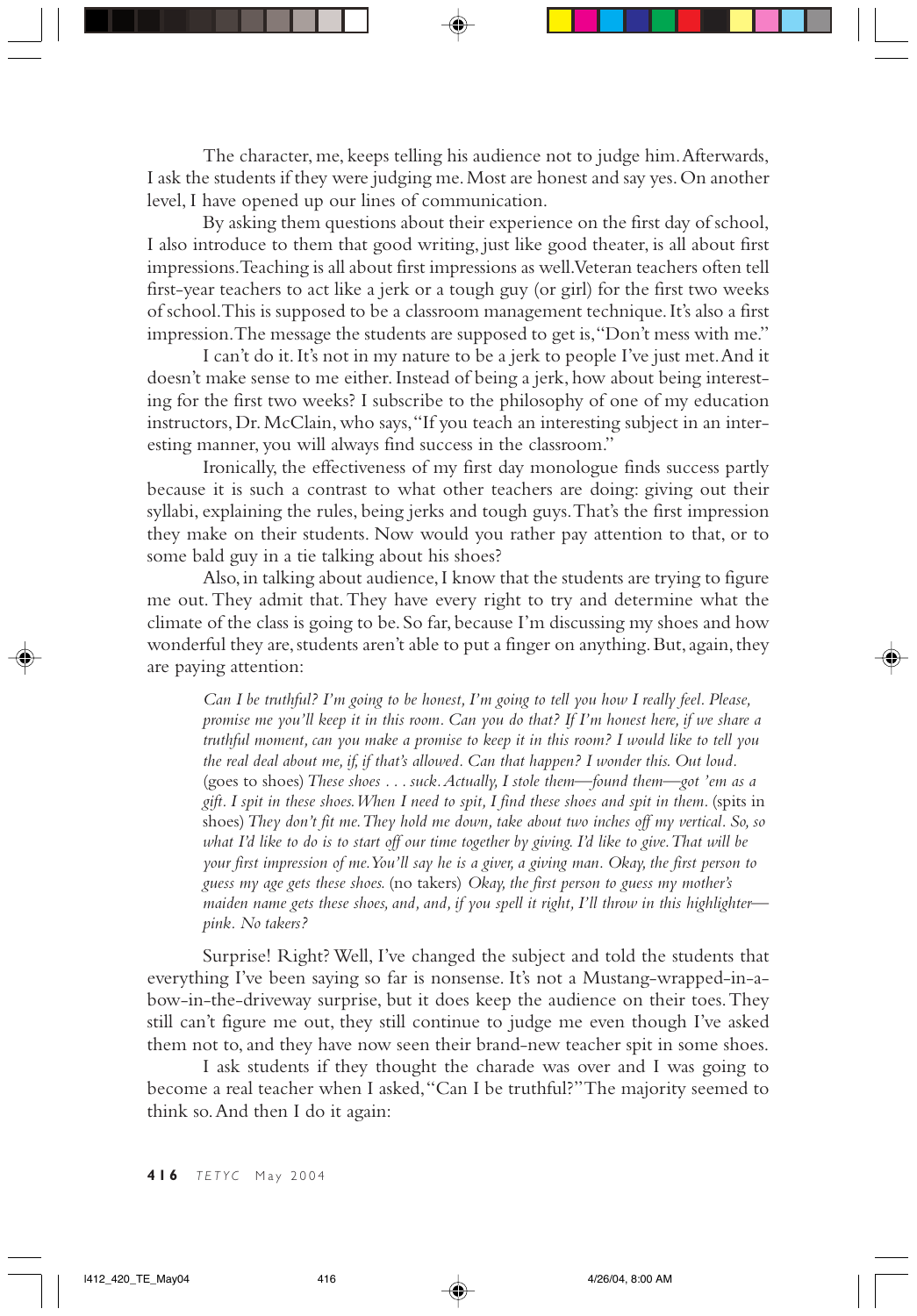(pause) *Okay. Okay.* (fast) *Okay, okay, okay. I'll be honest. Now, for real. Here comes the truth. You can write it down if you want. I mean that's why you're here today, right? For a little honesty. You walk in, walk out with the truth. That's fair. I've been stalling, I'll admit. Well, here it is. For real. Have you ever been some place, some place real public, some place where you wanted to leave a somewhat impressionable impression, like a long bathroom line at a party. Some place where you're forced to be among people. You've got to pee, he's gotta pee, she's gotta pee, everybody in line is waiting for the person who had to pee before all of you. Nobody's goin' any place until watermelon kidney in there gets done with his or her business. You're captive, you know. Like in a classroom, you almost have to be there. Here. And all of a sudden, I mean you never saw it coming, but it's inevitable, the focus is on you. And you feel like this special soul x-ray is cast on your entire person, and it gets past your bones, cause they don't matter, right? It gets right to your guts, see, and while it's happening time becomes like . . . like subtime, metatime, and everything that happens in your esophagus and your Adam's apple (if you have one, maybe you have an Eve's apple) and your stomach and your blood and your cells only reminds you that when the people see your soul and, and guts in the little x-ray picture, all that will be there will be a big can of Play-doh? I mean . . . do you ever feel that way? It's probably just me. (pause) Please write your impressions of the class so far.*

I hope with the rest of this monologue that I'm creating a change of tone. My goal is to challenge them with a metaphor. As a teacher talking about a piece of

literature, we might break off into groups and see what they come up with for this last part. Then we discuss this Play-doh metaphor as a whole class. Again, perhaps in a subtle way I'm establishing some sort of credibility as a writer without giving them my bio. But as a teacher I'm establishing some key elements of the

I've introduced first impressions, audience, surprise, and finally the number-1 rule of writing and theatre—*Don't be boring*.

class. Somehow we get the idea that our souls, in a metaphorical sense, are all Playdoh—to mold and be molded by others. This notion that we're all fools, including me, and so let's just get that out of the way so we can be creative and productive, is clear now. I've introduced first impressions, audience, surprise, and finally the number-1 rule of writing and theatre—*Don't be boring*.

"Don't be boring" is the only rule I introduce on the first day of school. I introduce it as rule number 1 and show that you don't need any other rules if you can accomplish rule number 1. That being said, as an artist, the process of adhering to rule number 1 means that you have to feel comfortable enough to be boring before you can be *not* boring. My class is the workshop for this. Play-doh in a can is boring until somebody molds it.

Writing the monologue and "performing" it on the first day of class has worked well to set the kind of tone that I want. "I think I will remember the first day of class. It wasn't your typical English class," said Nicole Lewis in her WAC (Writing Across the Curriculum) 101 evaluation. I'm not after beating out my fellow English teachers for the best-English-teacher-of-the-year award. I am, however, seeking my students' attention. I like the fact that Ms. Lewis's first impression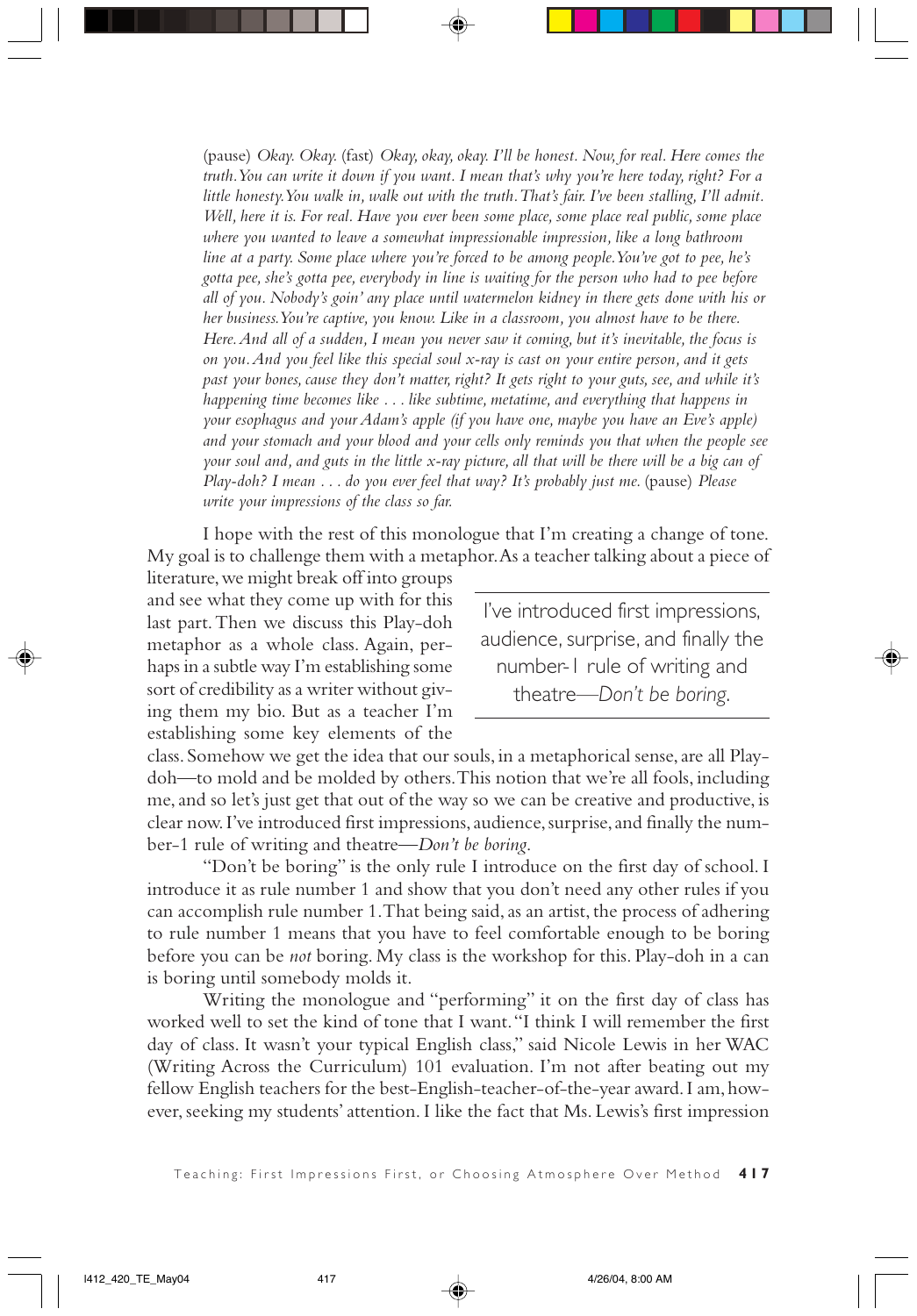is an atypical one. This means that she will be open to considering new ideas and thinking beyond herself. The one thing she will expect, I hope, is the unexpected. I think this would fit Sullivan's notion of paying attention without knowing you are paying attention. A student from a different WAC class, Matt Nelson, wrote, "The thing I remembered most was my first impression of you. The whole shoe skit was cool. You only get one first impression." This is another comment about the first day of class given on the last day of class. There were other constructive comments about the class, but most important Mr. Nelson felt he would always remember the idea of making a good first impression. I know most of my students have heard this before, but I teach it on the first day of class by modeling it. Giving a good first impression takes some work and consideration of audience. We attack these issues on the first day of class before students know these issues are being attacked.

Some teachers would not feel comfortable writing and delivering a monologue to their students any day of the year, let alone the first day of class. If you as a teacher, no matter what the subject, believe that during your teaching year you subject your students to a certain amount of your own story, your narrative, then you must believe you use it as a tool to attract attention—without directly soliciting it. According to Laurel Richardson, we use these narratives to invite the reader, in this case the audience, to "relive" certain events with the author or teacher. "Accuracy is not the issue; rather narratives of the self seek to meet literary criteria of coherence, verisimilitude, and interest" (521). This doesn't mean that you have to relate to your students what you do in your free time, but there is a way, using techniques of fiction and applying them to your life, that you can use your story to get your students' attention.

In "The Fatal Flaw: A Narrative of the Fragile Body-Self," ex-physicaleducation teacher Andrew C. Sparkes asks, "How are we to write the body-self and produce narratives that draw the readers in, engage them, and provoke their feelings so that, as [Norman] Denzin hopes, they experience, or could experience, the events being described?" (466). Sparkes was a physical education teacher until he forced himself out of the business because of chronic back problems. He describes how ashamed he was just walking the halls of his high school knowing his body had failed him. By telling his story in a written narrative form, he hopes to stimulate the reader to reflect upon his or her own life in relation to his. He considers himself a "wounded storyteller" and is more concerned with the evocation rather than the "true" representation of his life. He refers to Frank, who reminds us, "To think with a story is to experience it affecting one's own life and to find in that effect a certain truth of one's life" (23). If Sparkes had stayed in the ranks of secondary physical education teachers and shared his story with his students, there is no doubt that he would have had their attention. His story is honest and a little scary, and this appeals to a secondary school audience, especially aspiring athletes. Imagine a P.E. class that is not just about dressing out and tossing the football and the flags around. If he were to share, say on the first day of class, one of the journal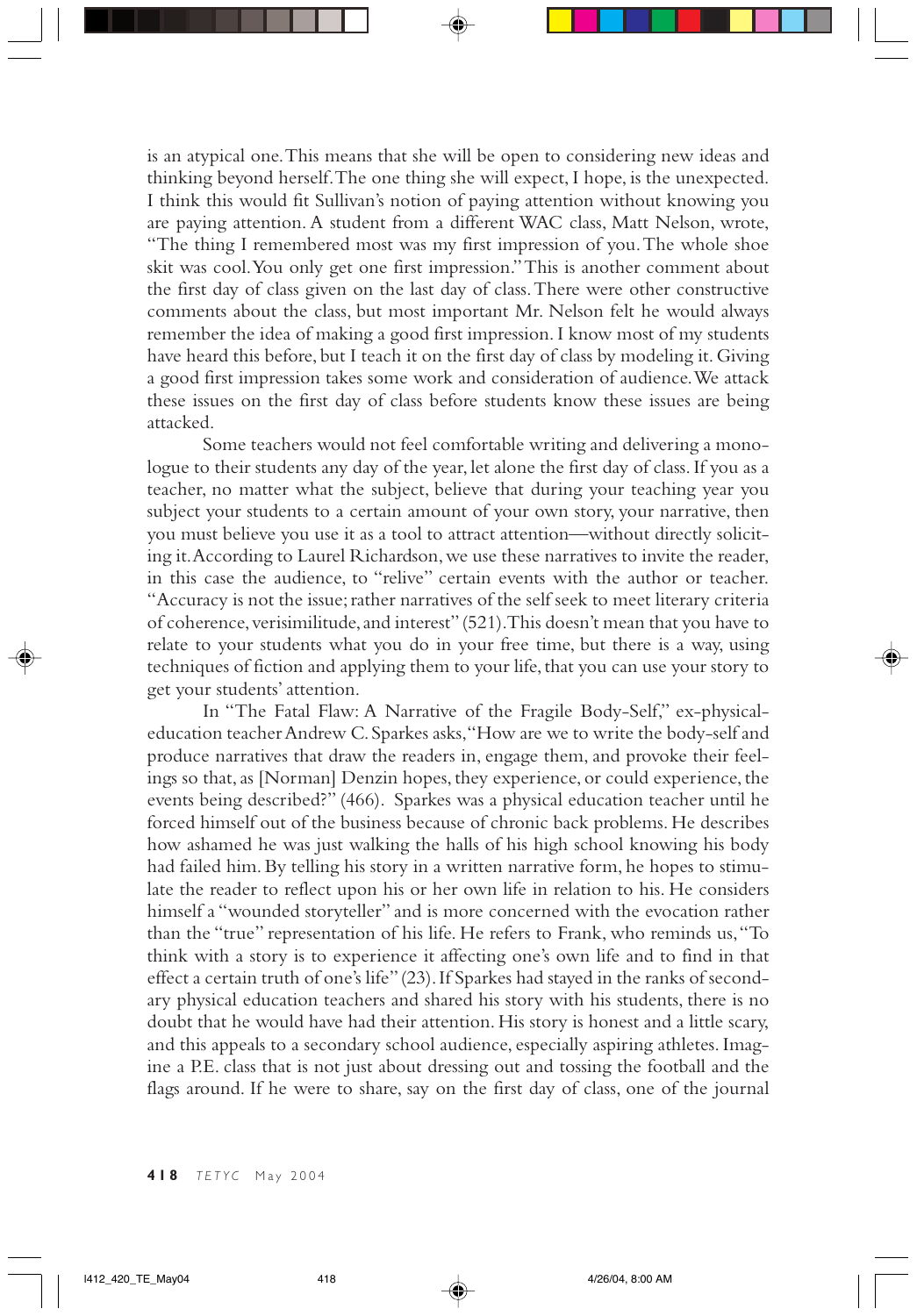entries that appear in his study, instead of discussing the dressing-out policy, Sparkes would have the attention of his class.

It's crucial not to waste the first day of a class. A teacher doesn't necessarily have to write something personal and share it with students. The key is to find a way to surprise your audience, create a first impression that somehow introduces the tone you want your class to have. I have tried many different things given to me by other teachers and/or writers. One writer friend gave me a sketch by awardwinning playwright Howard Korder, "The Laws." Again, I usually wait a little longer than is comfortable before I address the class. Finally I say, "My name is Mr. Levy, and these are the Laws." I pause and then I write "The Laws" in big letters on the blackboard. Most students will start to take notes. The key here, again, is to stay in serious teacher mode. "The Laws" start out, "Respect the Temple. Honor the judges. The exchange of goods shall be unconfined. Nudity is not permitted." There are thirty-plus laws, and then I ask them, as in the *Shoes* monologue, to write down their "impressions" of the class so far. In groups afterwards, they rate each law as (1) a rule, (2) advice, or (3) nonsense. I have used "The Laws," especially in English composition classes, to introduce the idea that it's important to pay attention to *what* is being said and *how* it's being said as well. The actual laws themselves, the way they are stated, are *all* nonsense. "Nudity is not permitted" sounds like a rule because it applies to class. But if the actual statement were true, one could never be naked—ever: in the shower, being born, etc. It's an enjoyable way to introduce some general ideas that will be brought up in the course.

People have told me that English or arts teachers have more latitude with what they can do on the first day since they can be more abstract. I don't necessarily think that's true. It just takes a little creativity and thought. I wish my geometry teacher had taken us on the first day to a really small room. Perhaps we'd measure the angles of the room. Then he would tell us we must fit several sofas, a refrigerator, and a washer and dryer in that space. It's true that I never really learned geometry until I was in college and had to move three times during one summer. If you

try to fit a sofa bed through a small hall and a smaller doorway enough times, you too will start to have geometrical epiphanies about high school.

I continue to look for new and different ways to make a first impression because I know this first day sets the tone for the whole year. It's time to start think-

The notion that we need order first and foremost and then we can teach content may be placing the buggy before the horse.

ing about first impressions in our classes the same way we would in any other firstimpression situation. Knowing that we only have one shot at it, why do teachers feel the first-impression message they want to send out to their classes is one of control and order? The notion that we need order first and foremost and then we can teach content may be placing the buggy before the horse. I'm not suggesting that teachers relinquish control of their classes, or pose as weaklings. I have learned, however, that if I can keep my audience on their toes starting on the first day, then